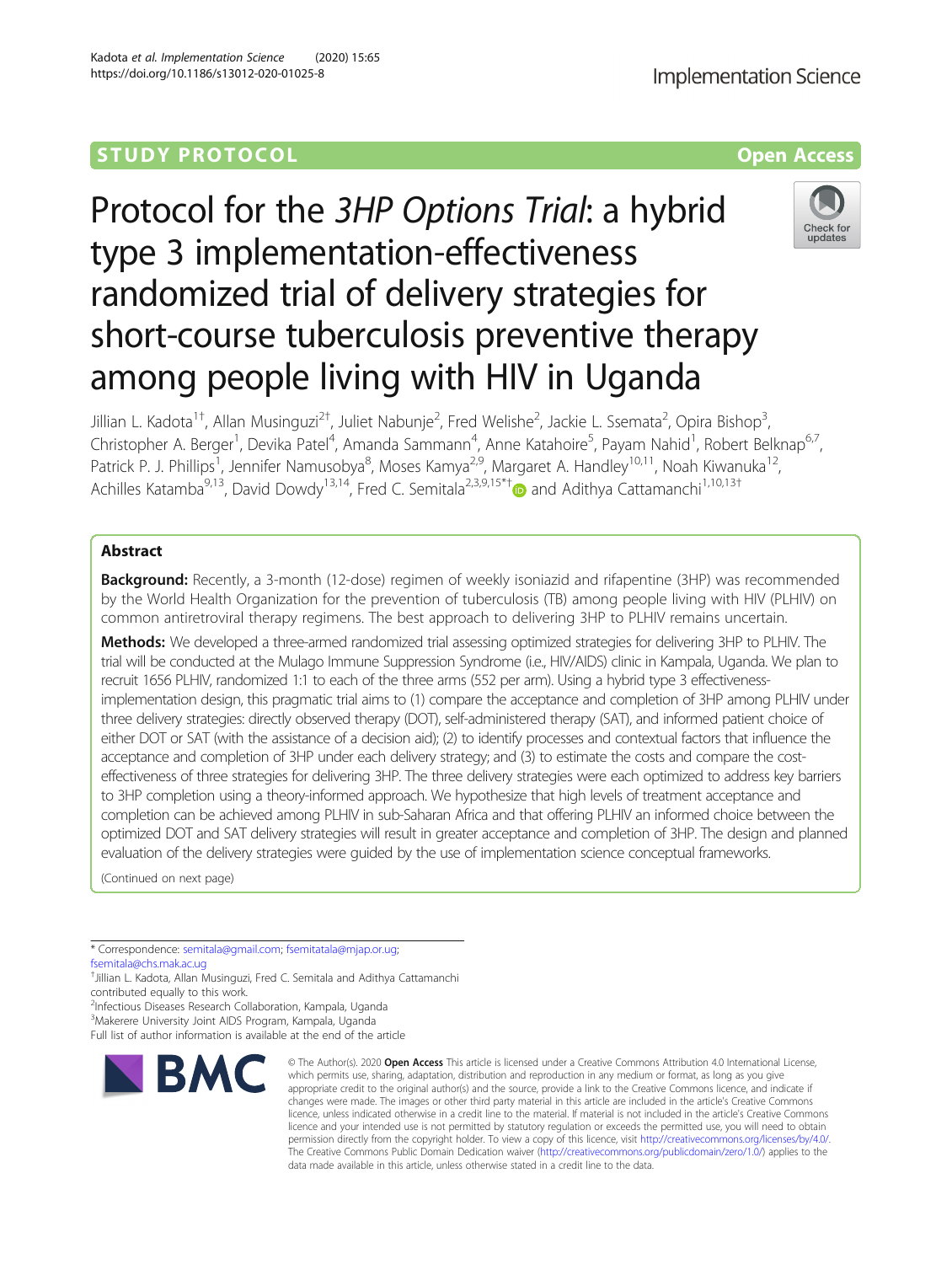## (Continued from previous page)

Discussion: 3HP—one of the most promising interventions for TB prevention—will not be scaled up unless it can be delivered in a patient-centered fashion. We highlight shared decision-making as a key element of our trial design and theorize that offering PLHIV an informed choice between optimized delivery strategies will facilitate the highest levels of treatment acceptance and completion.

**Trial registration:** ClinicalTrials.gov: [NCT03934931;](https://clinicaltrials.gov/ct2/show/NCT03934931) Registered 2 May 2019.

Keywords: Effectiveness-implementation hybrid, Rifapentine, Isoniazid, Tuberculosis preventive therapy, HIV/AIDS, Personcentered care, Patient choice, Preference trials

### Contributions to the literature

- We describe the design of a trial with a primary focus on comparing the uptake of short-course tuberculosis preventive therapy for people living with HIV (PLHIV)—an evidencebased intervention—under three delivery strategies optimized to overcome patient barriers to treatment adherence and completion. Informed patient choice of delivery strategy is highlighted as a key study design element.
- Study findings will demonstrate whether tuberculosis preventive therapy can be delivered as part of routine HIV/ AIDS care in a manner that results in high levels of uptake and provide a comprehensive evaluation of different delivery strategies needed to inform scale-up in high HIV/TB burden settings.

## Background

Tuberculosis (TB) preventive therapy (TPT) is critical to reducing TB burden among people living with HIV (PLHIV). TPT, which has traditionally consisted of 6–9 months of daily isoniazid (INH) [\[1](#page-11-0)], reduces TB incidence by 30–50% and the risk of severe illness or death by 35% [\[2\]](#page-11-0). To date, however, uptake of TPT has been poor among PLHIV in high-burden countries. Globally, fewer than one million PLHIV were reported to have started TPT in 2017, and coverage among PLHIV ranged from 1 to 53% in 15 high TB/HIV burden countries [\[3](#page-11-0)]. Among those who initiate daily isoniazid treatment, common individual and clinic-level barriers to treatment completion such as stigma, concerns about toxicity and length of treatment, transport costs, and poor relationships with health care providers contribute to suboptimal completion rates [[4](#page-11-0)–[6](#page-11-0)]. The proportion lost before completing treatment increases with each additional month of therapy [\[7](#page-11-0)] and averages 52% in low- and middle-income countries (LMIC) [\[8](#page-11-0)].

In recent randomized trials, a 3-month (12-dose) regimen of weekly INH and rifapentine (RPT) (3HP) had equivalent efficacy, better tolerability, and higher completion relative to 9 months of daily INH [[9,](#page-11-0) [10\]](#page-11-0). 3HP is compatible with common ART regimens used in many high-burden countries [\[10](#page-11-0)–[13](#page-11-0)]. Thus, the World Health Organization's (WHO) updated guidelines from 2018 recommend 3HP as an option for TB prevention among PLHIV.

While the potential of this shorter and safer regimen is promising, the best approach for delivering 3HP to PLHIV is unclear. 3HP was originally studied using directly observed therapy (DOT), which provides a regular opportunity to monitor patients for side effects and signs of toxicity. DOT also affords more frequent interactions with healthcare providers [\[14](#page-11-0)]. In contrast, DOT requires weekly clinic or field visits which can be prohibitively expensive and time consuming for patients and providers. While there is less opportunity for direct patient monitoring, self-administered therapy (SAT) is an attractive alternative that allows for greater patient autonomy and overcomes many of the challenges faced by patients on DOT. A recent multi-center trial that randomized patients to SAT versus DOT found SAT to be inferior to DOT (74–76% vs. 87% completion rates, respectively) [[15](#page-11-0)]. Of the participating sites, SAT performed worst in South Africa (the only African site), with treatment completion of 37%. However, in that trial, neither the DOT nor SAT delivery strategies were specifically designed to address key barriers to treatment completion. In addition, patients may have a clear preference for DOT or SAT, and these preferences may influence adherence [[15\]](#page-11-0).

Innovative approaches to promoting and monitoring adherence to TB medications are now available [\[16](#page-11-0)] but have not been evaluated in the context of TPT. For example, 99DOTS (Everwell Health Solutions, India) is a novel, simple, and low-cost (\$4–6/patient at scale) technology whereby medications are packaged alongside hidden toll-free phone numbers that are revealed when each dose is unpackaged, enabling patients to make tollfree calls to confirm medication dosing. Clinic staff can remotely access patient adherence data through a web dashboard and mobile phone application. Interactive voice response (IVR) reminders, check-in phone calls, and two-way messaging are also core features of the platform that enable real-time identification of patients who miss doses for further follow-up and monitoring of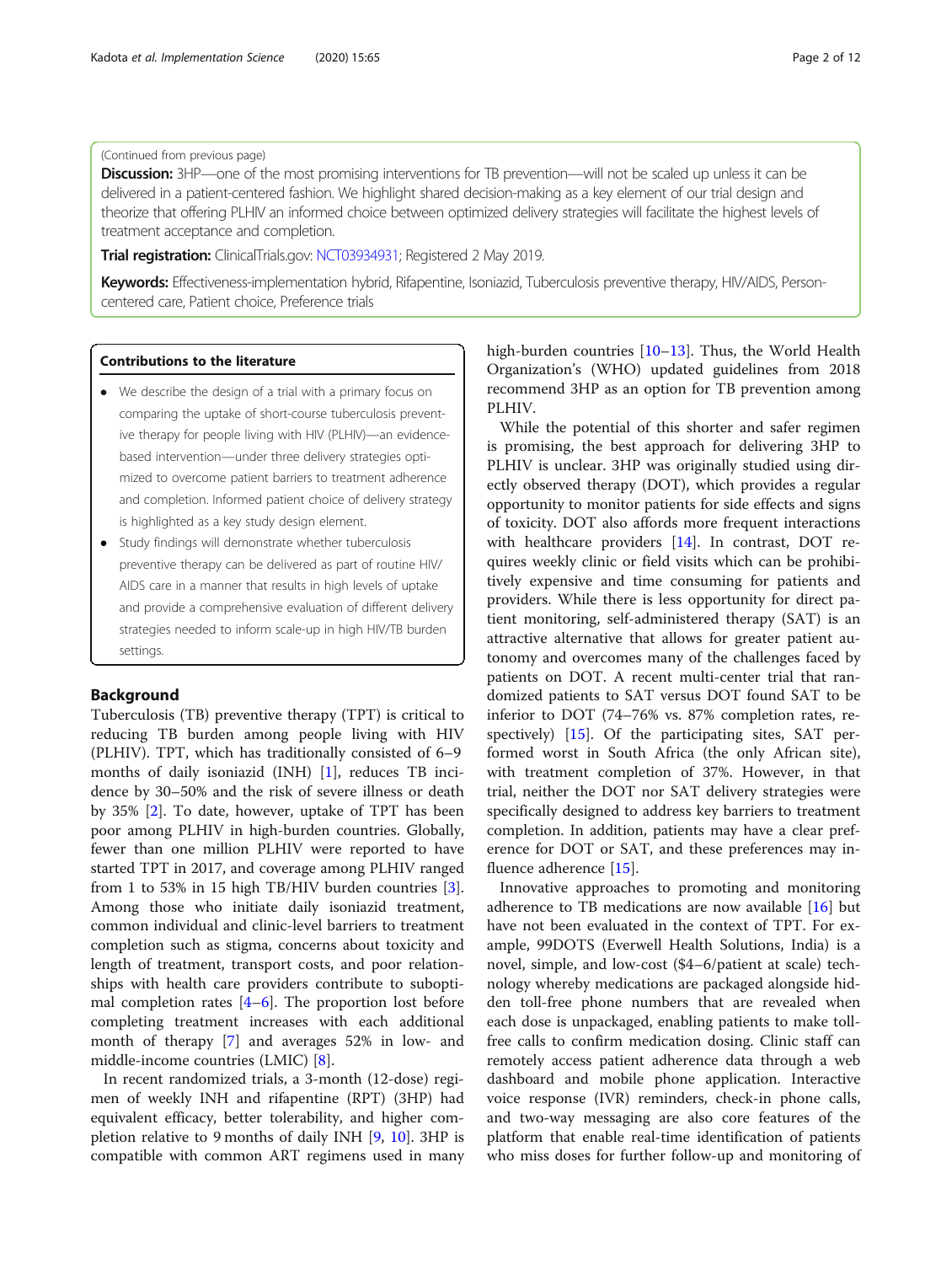potential side effects. Thus, digital adherence technologies address well-known patient-level barriers to treatment adherence including lack of time and transportation to regularly attend clinic [\[17](#page-11-0), [18](#page-11-0)].

Trials of theory-informed approaches to facilitate treatment adherence and completion are urgently needed in order to realize the potential of 3HP. No previous study has (1) evaluated whether high levels of 3HP acceptance and completion can be achieved—by DOT or SAT—in the context of routine HIV/AIDS care in sub-Saharan Africa, (2) adopted a theory-informed approach to optimizing 3HP delivery through treatment facilitation, or (3) identified the most effective and costeffective 3HP delivery strategy for high-burden settings. In order to address this gap, the objectives of the 3HP Options Trial are threefold:

- 1) To compare the acceptance and completion of 3HP under three delivery strategies (facilitated DOT, facilitated SAT, or informed patient choice between facilitated DOT and SAT);
- 2) To identify processes and contextual factors that influence the acceptance and completion of 3HP under each delivery strategy; and
- 3) To estimate the costs and compare the costeffectiveness of the three strategies for delivering 3HP.

#### Conceptual frameworks informing the 3HP Options Trial

Our trial design and 3HP delivery strategies were informed by a variety of tools, theories, and conceptual frameworks. Overall trial design was guided by hybrid effectiveness-implementation studies [\[19](#page-11-0)], an emerging type of study design that emphasizes both the implementation strategies involved in intervention delivery and the intervention effectiveness. We also incorporated implementation science frameworks and humancentered design methodology in designing delivery strategies that target key barriers to acceptance and completion of 3HP [\[20](#page-11-0)], including an emphasis on shared-decision making [\[21\]](#page-11-0). Key elements of trial design and execution are designed towards the pragmatic end of the pragmatic-explanatory continuum as described by the PRECIS-2 framework [\[22](#page-11-0)]. Finally, we utilized the RE-AIM framework to define outcomes across multiple domains relevant to understanding real-world impact of the three delivery strategies [[23\]](#page-11-0).

## Effectiveness-implementation (EI) hybrid trial design

The overall study design was influenced by hybrid effectiveness-implementation trials, which blend components of clinical effectiveness research and implementation science. By doing so, hybrid trials accelerate the translation of evidence-based findings into routine practice. On the spectrum of hybrid study designs, the 3HP Options Trial is classified as type 3 [[19\]](#page-11-0): our primary goal is to identify the optimal implementation (i.e., delivery) strategy for 3HP rather than its effectiveness. Thus, the primary outcome reflects the reach (acceptance) and fidelity (treatment completion) to the intervention; assessment of health outcomes (incident TB, adverse events, mortality) is a secondary aim.

#### Behavior Change Wheel framework

We designed our DOT and SAT delivery strategies to target key barriers to 3HP acceptance and completion using the Behavior Change Wheel (BCW) framework, which was developed to address the lack of frameworks that were coherent, comprehensive, and/or grounded in a general theory or model of behavior change [\[20](#page-11-0)]. The BCW framework uses the capability opportunity motivation behavior (COM-B) model to understand behavior. COM-B specifies that changing any behavior requires changing capability, opportunity, and/or motivation to perform the behavior. The BCW framework then identifies functions that effective interventions should serve to target barriers within each COM-B domain, and evidence-based behavior change techniques to carry out those functions. Thus, the BCW framework provides a coherent basis for considering potential barriers to behavior change and the intervention components expected to overcome those barriers.

#### Shared decision-making

Shared decision-making (SDM) is an important aspect of patient-centered care, which the Institute of Medicine has identified as one of six key components of highquality health care  $[24]$  $[24]$ . Key characteristics of shared decision-making include (1) information sharing, (2) participation by all parties in consensus building about preferred treatment, and (3) reaching an agreement about treatment [[21\]](#page-11-0). SDM interventions improve knowledge and accuracy of risk perceptions, decisional conflict, match between personal values and choice, and compliance with medical care  $[25, 26]$  $[25, 26]$  $[25, 26]$ . SDM interventions are also feasible and more beneficial to disadvantaged groups than to those with higher literacy, education, and socioeconomic status, particularly when tailored to the situation [\[27\]](#page-11-0)—suggesting that SDM could be very effective in resource-limited settings. An example of a SDM tool is decision aids, which are most useful for decisions in which there is more than one medically reasonable option (e.g., receiving 3HP by DOT vs. SAT), such that the choice between options aligns with the patient's values and preferences [[28\]](#page-11-0).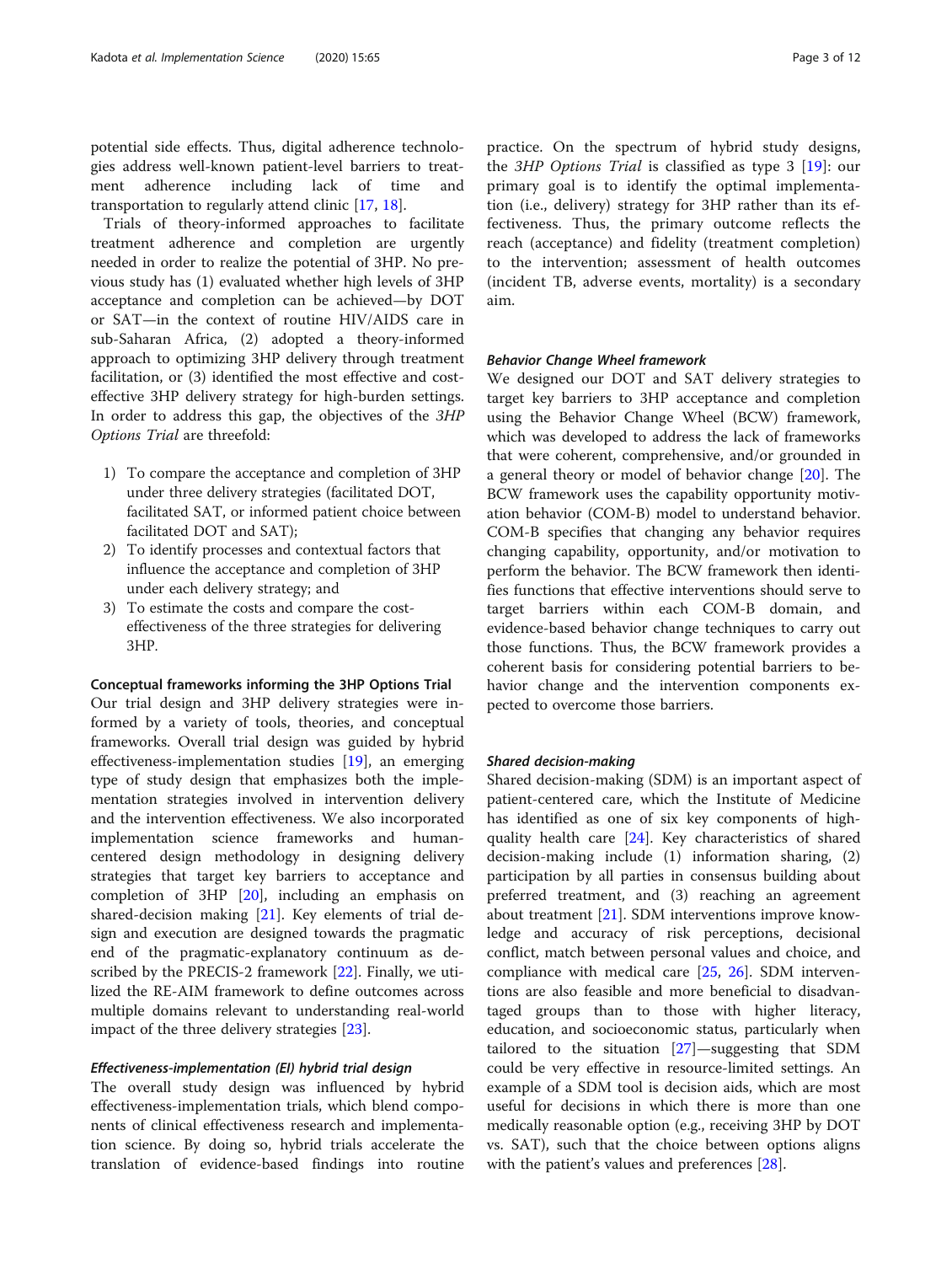#### Human-centered design

Human-centered design (HCD) methods were used for the development of two key components of the delivery strategies, including the SDM tool and the 99DOTS pill packaging. HCD aims to develop more usable practices in real-world contexts and involves systematically collecting stakeholder and user input throughout the development and testing process of a product, allowing for various iterations and updates of a product design [\[29](#page-11-0)]. Using HCD methods, we conducted formative research with patients and Mulago HIV/AIDS clinic providers to develop, pilot test, and refine a decision aid tool aimed to facilitate a shared decision-making process for patients randomized to choose between DOT and SAT delivery strategies. We also undertook a re-design of the 99DOTS pill packaging, both to better cater towards patients in this context and to also accommodate weekly medication dosing. Applying HCD methods, we tested several iterations of the packaging and incorporated patient and provider feedback on each to finalize a 99DOTS pill package design. Further details on the redesign of the 99DOTS pill package will be reported elsewhere.

## RE-AIM

The RE-AIM evaluation framework enables trialists to consider outcomes across a number of domains to better understand the sustainable adoption and implementation of evidence-based interventions. The 3HP Options Trial includes outcomes across the following RE-AIM domains: (1) reach of the three different strategies within the intended target population; (2) effectiveness of the intervention itself and of the strategies in promoting fidelity to the intervention; (3) factors that promote adoption of the delivery strategies by clinic providers; and (4) fidelity, acceptability, and costs of intervention implementation under each strategy.

#### Methods/design

#### Design overview

The 3HP Options Trial will be a three-arm, individual participant randomized trial, with a hybrid type 3 effectiveness-implementation design. Eligible and consenting participants will be randomized with equal allocation to one of three optimized strategies for delivery of 3HP treatment with once weekly INH and RPT for 12 weeks: facilitated DOT, facilitated SAT, or an informed choice between facilitated DOT and facilitated SAT (with the assistance of a decision aid tool). Participants randomized to the facilitated DOT arm will attend the Mulago HIV/AIDS clinic on a weekly basis to ingest 3HP medication under direct observation. Those randomized to facilitated SAT will take medication at home and report medication adherence using the 99DOTS platform, with an in-person refill visit at their week 6 dose. Choice participants will decide between the two delivery strategies, with the option to switch between DOT and SAT at any time. Embedded mixed methods and health economic sub-studies will assess the adoption, implementation, and cost/cost-effectiveness of the three delivery strategies.

This study was reviewed and approved by the University of California San Francisco Committee on Human Research, the Makerere University School of Public Health Research Ethics Committee, and the Uganda National Council for Science and Technology. The protocol is registered on [ClinicalTrials.gov](http://clinicaltrials.gov) (NCT03934931) as a phase 4 clinical trial and complies with the reporting guidelines outlined in the pragmatic trial extension of the Consolidated Standards of Reporting Trials (CON-SORT; see Additional file [1\)](#page-10-0) [\[30](#page-11-0)].

#### Study setting and population

The trial will take place at the Makerere University Joint AIDS Program (MJAP) Mulago Immune Suppression Syndrome (i.e., HIV/AIDS) clinic, which is the largest outpatient HIV clinic in Uganda (16,000 PLHIV enrolled and 300 new PLHIV registered monthly) and accepts patients from multiple HIV testing sites in Kampala.

The trial will include patients 18 years and above engaged in routine care at the Mulago HIV/AIDS clinic. Patients will be recruited from the patient waiting area by peer educators who provide routine education including about TB prevention. Interested patients will be referred to study staff for eligibility screening and will be excluded if they meet any of the following routine criteria that are contraindications to 3HP: (1) suspicion of active TB or current/planned TB treatment; (2) actively taking antiretroviral (ARV) medication contraindicated for use with rifapentine; (3) contact with a TB patient with known resistance to isoniazid or rifamycins; (4) women who are pregnant, breastfeeding, or intending to get pregnant within 120 days; (5) previously completed treatment for active TB or at least 6 months of isoniazid preventive therapy within the past 2 years; (6) preexisting documentation of clinical liver disease or alcoholism; or (7) actively taking any medication contraindicated for use with rifapentine. In addition, patients will be excluded if they (1) are a prisoner, (2) do not intend to remain within 25 km of the Mulago HIV/AIDS clinic during the study period or do not intend to receive further care at the Mulago HIV/AIDS clinic (to enable proper follow-up), (3) do not have access to a mobile telephone or are unwilling to receive reminder phone calls (which would interfere with the SAT delivery strategy), (4) live with another household member currently enrolled in the study, or (5) are not able to provide informed consent in either English or Luganda. We will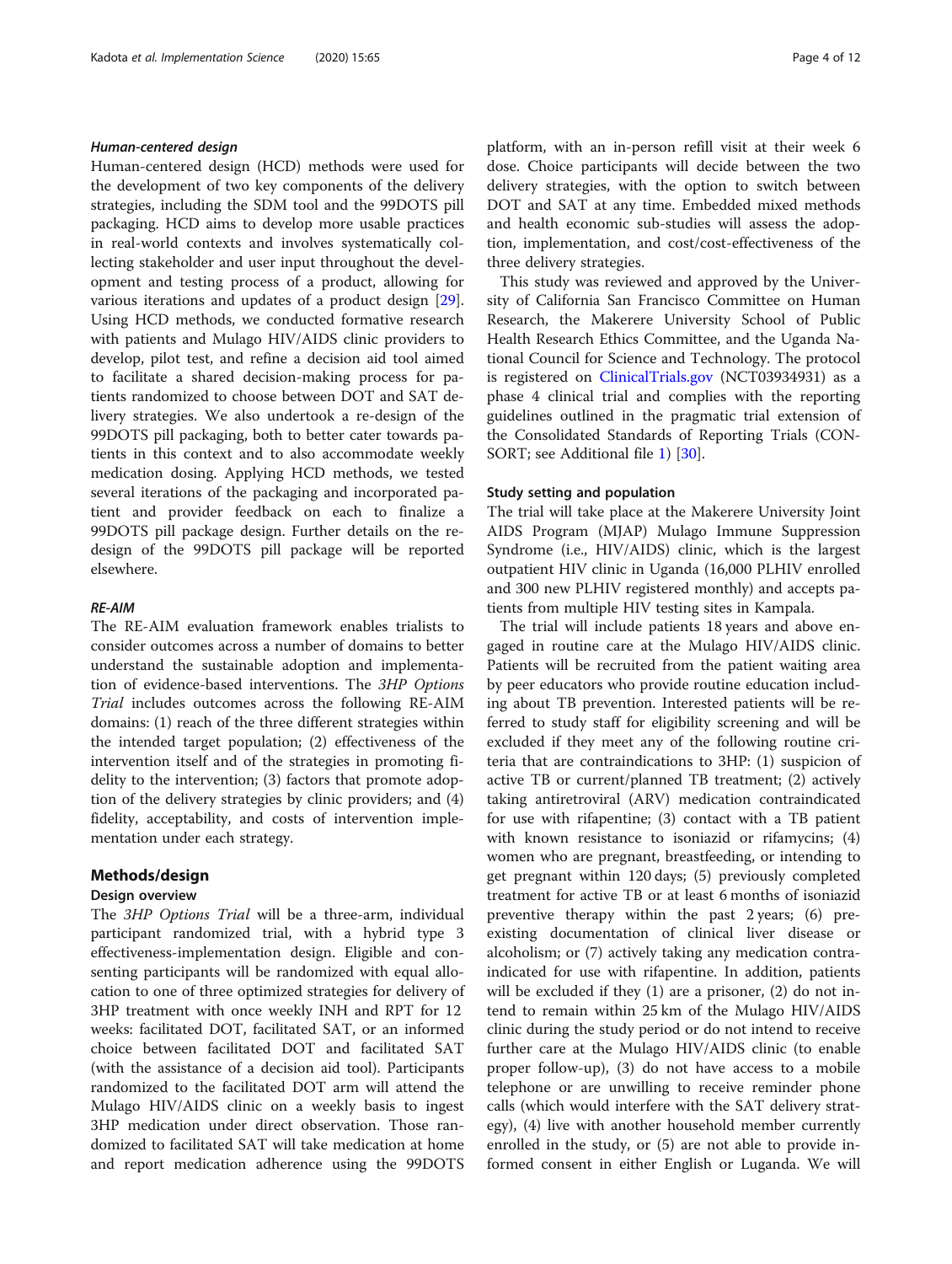recruit and screen patients until we meet our sample size of 1656 total patients ( $n = 552/arm$ ; Fig. 1). Planned mixed methods and health economic sub-studies will include a subset of participants enrolled in the trial and Mulago HIV/AIDS clinic staff involved in providing TPT services.

#### Randomization

All eligible consenting participants to be included in the study will be randomized in a 1:1 ratio to one of the three arms using permuted block randomization with block sizes between 9 and 15. Randomization numbers will be generated using a statistical software algorithm. Individual random assignment sheets will be placed and sealed in opaque envelopes in batches of multiple blocks. Each eligible participant will select an envelope which s/ he will open to see the randomization number and study arm.

## Intervention delivery strategies

Design elements of the three study arms were developed using a theory-informed approach for understanding and targeting potentially modifiable barriers to medication adherence relevant to 3HP treatment at a HIV/AIDS clinic in sub-Saharan Africa. Specifically, using the BCW framework, we worked with local stakeholders in Uganda to first identify patient barriers to medication adherence  $[31]$  $[31]$  $[31]$ , and then  $(1)$  prioritized key barriers to target in order to facilitate 3HP delivery using DOT or SAT; (2) selected intervention functions likely to address each key barrier; (3) selected behavior change techniques likely to help enact each intervention function; and (4) selected a feasible mode of delivery for each behavior change technique (Fig. [2\)](#page-5-0). Applying the COM-B model and working with local stakeholders, we considered critical barriers to 3HP uptake to include the following: (a) Capability—poor understanding of the need for preventive therapy and inadequate memory or planning capacity; (b) Opportunity—long wait times and economic costs required for clinic visits; and (c) Motivation—beliefs about relative harms vs. benefits, lack of self-efficacy in completing 3HP, and lack of cues to take weekly medications. We designed three delivery strategies that contain specific components targeting each of these critical barriers to facilitate treatment completion (Table [1](#page-6-0)).

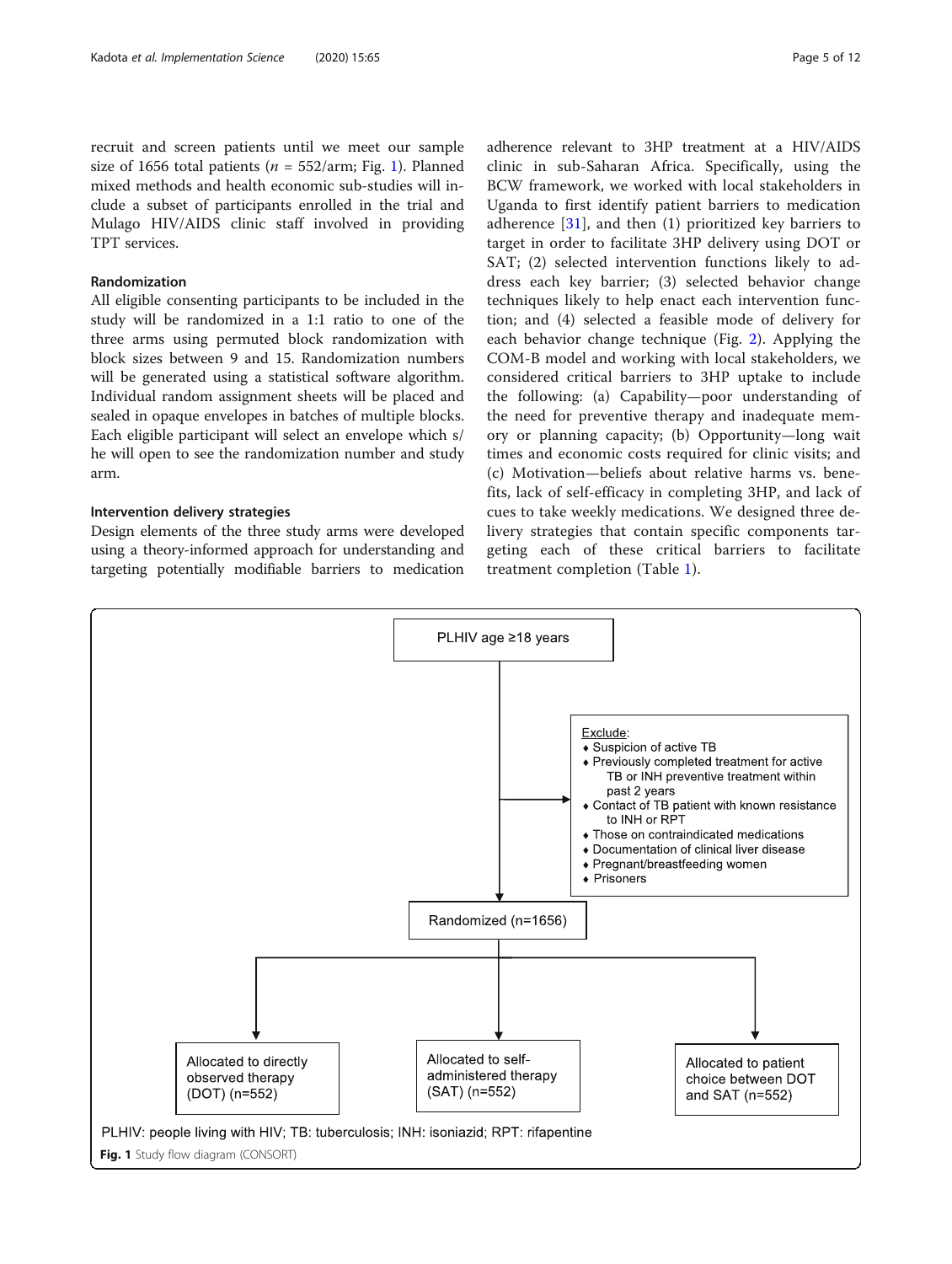<span id="page-5-0"></span>

## Arm 1: facilitated DOT

Participants randomized to the facilitated DOT arm will attend the Mulago HIV/AIDS clinic on a weekly basis to ingest 3HP medication under direct observation. In particular, participants randomized to facilitated DOT will receive the following:

- 1. Streamlined clinic visits: DOT cards with instructions to present directly to the pharmacy for a pharmacy-only visit, without the need to wait in the general queue.
- 2. Cost reimbursements: A fixed level of reimbursement (15,000 Ugandan Shillings;  $\sim$  \$5 US Dollars/visit) for each weekly visit, conditional on either directly observed therapy or evidence of an adverse event that would preclude further treatment.
- 3. Appointment reminders: Automated IVR phone call reminders (at no cost to participants) the day before each appointment.

By minimizing the time and costs of accessing 3HP while also promoting adherence through regular reminders, the facilitated DOT arm was designed to address barriers to capability, opportunity, and motivation of accessing and adhering to 3HP (Table [1](#page-6-0)).

## Arm 2: facilitated SAT

Participants randomized to the facilitated SAT arm will take their first dose of medication under direct observation and be provided with a 4-week supply of 3HP to take weekly via self-administration (doses two, three, four, and five). Weekly doses will be pre-sorted in the re-designed 99DOTS pill package with a card insert for each dose displaying a phone number used to confirm dosing. Participants will be asked to return to the Mulago HIV/AIDS clinic after completing their fifth dose to review adherence data with a clinic pharmacy technician and receive five additional doses of 3HP (doses 7–11). At the scheduled refill visit (dose 6) and the end-of-treatment visit (dose 12), participants will ingest 3HP doses under direct observation by a pharmacy technician. Similar to the facilitated DOT arm, the following design components of facilitated SAT were included to address barriers to capability, opportunity, and motivation (Table [1\)](#page-6-0):

- 1. Cost reimbursements: A fixed level of reimbursement (same as facilitated DOT) for the refill and end-of-treatment visit, conditional on either directly observed therapy or evidence of an adverse event that would preclude further treatment.
- 2. Dosage reminders: Automated weekly dosing reminder phone call via the 99DOTS-based platform to promote adherence.
- 3. Weekly check-ins: Two-way IVR phone calls via the 99DOTS platform asking, "Are you well?" (or other similar message, as determined in our formative research phase), to serve as an alternative to weekly visits with a health worker to inquire about potential side effects.

## Arm 3: patient choice between facilitated DOT and facilitated SAT

Participants randomized to patient choice between facilitated DOT and facilitated SAT arm will be offered an informed choice between the two facilitated delivery strategies. A research nurse will use the decision aid designed for this context using HCD methods to engage the patient in a discussion regarding his or her values and preferences, and, after addressing any questions, ask the participant to select facilitated DOT or facilitated SAT. By offering patients an informed choice between two optimized delivery strategies and supporting their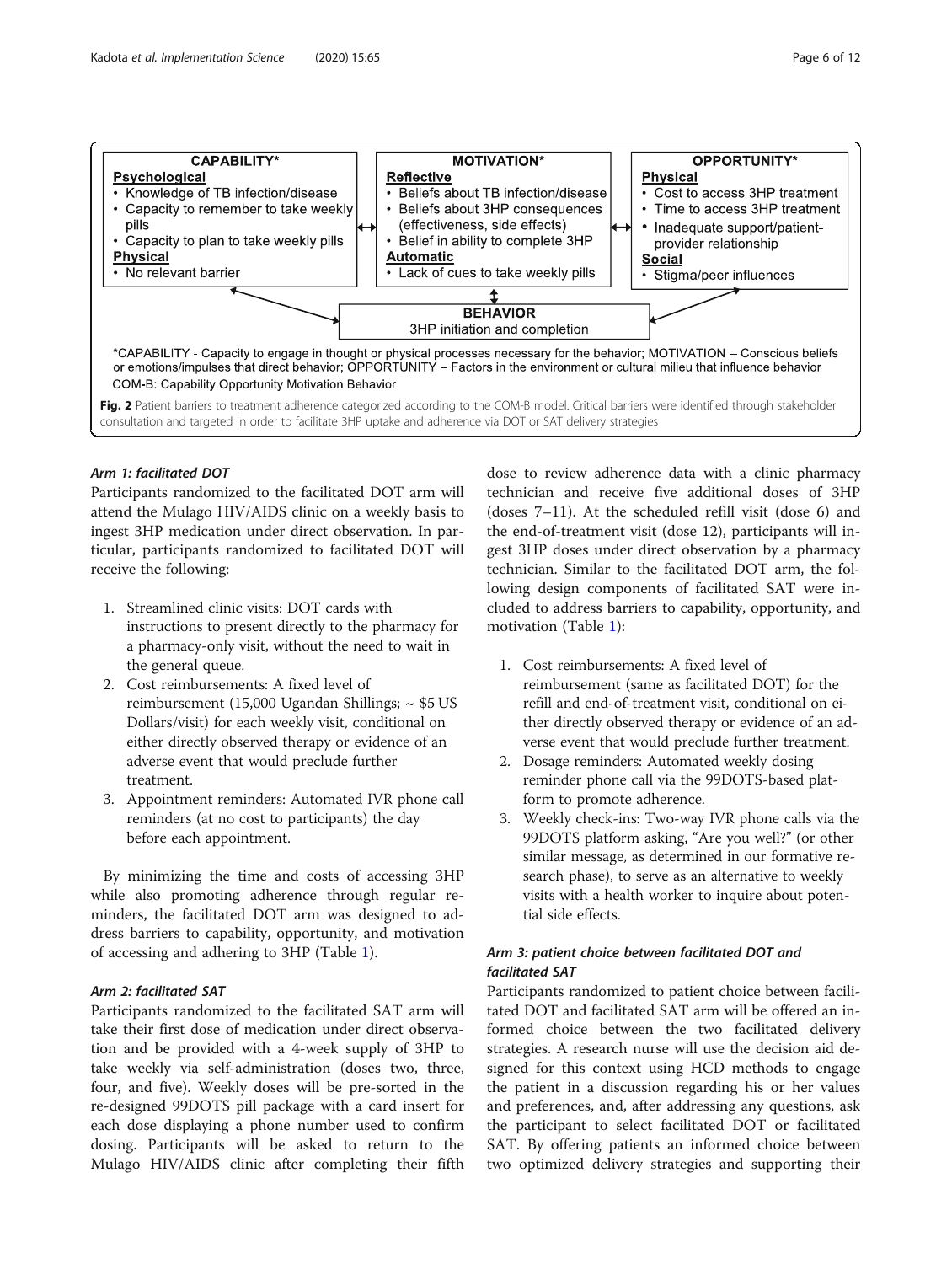<span id="page-6-0"></span>

| Table 1 Targeted barriers and content of 3HP delivery      |          |                     |                       |                                    | strategies            |                               |                         |                     |                                         |                                          |                                                                 |
|------------------------------------------------------------|----------|---------------------|-----------------------|------------------------------------|-----------------------|-------------------------------|-------------------------|---------------------|-----------------------------------------|------------------------------------------|-----------------------------------------------------------------|
| Capability                                                 |          |                     | Opportunity           |                                    |                       | Motivation                    |                         |                     | intervention<br>function(s)<br>Selected | change technique<br>Selected behavior    | mode of delivery<br>Selected                                    |
| Knowledge Capacity to                                      | remember | Capacity<br>to plan | access 3HP<br>Time to | Cost to<br>access<br>$\frac{4}{3}$ | Inadequate<br>support | consequences<br>Beliefs about | efficacy cues/<br>Self- | eminders<br>Lack of |                                         |                                          |                                                                 |
| Facilitated directly-observed therapy (DOT)                |          |                     |                       |                                    |                       |                               |                         |                     |                                         |                                          |                                                                 |
|                                                            |          |                     |                       |                                    |                       |                               |                         |                     | persuasion<br>Education,                | health consequences<br>Information about | Standardized counseling by clinic<br>nurse                      |
|                                                            |          |                     |                       |                                    |                       |                               |                         |                     | Environmental<br>restructuring          | Restructuring physical<br>environment    | Streamlined weekly clinic visits +<br>cost reimbursement        |
|                                                            |          |                     |                       |                                    |                       |                               |                         |                     | Enablement                              | Prompts/cues                             | Interactive Voice Response (IVR)<br>Appointment reminders via   |
|                                                            |          |                     |                       |                                    |                       |                               |                         |                     | persuasion<br>Education,                | Credible source                          | Weekly visit with health worker<br>(DOT)                        |
| Facilitated self-administered therapy (SAT)                |          |                     |                       |                                    |                       |                               |                         |                     |                                         |                                          |                                                                 |
|                                                            |          |                     |                       |                                    |                       |                               |                         |                     | persuasion<br>Education,                | health consequences<br>Information about | Standardized counseling by clinic<br>nurse                      |
|                                                            |          |                     |                       |                                    |                       |                               |                         |                     | Environmental<br>estructuring           | Restructuring physical<br>environment    | SAT + streamlined monthly clinic<br>visits + cost reimbursement |
|                                                            |          |                     |                       |                                    |                       |                               |                         |                     | Enablement                              | Prompts/cues                             | Dosing reminders and<br>confirmation via IVR                    |
| Patient choice between facilitated DOT and facilitated SAT |          |                     |                       |                                    |                       |                               |                         |                     | Enablement                              | Social support                           | Weekly check-in via IVR                                         |
|                                                            |          |                     |                       |                                    |                       |                               |                         |                     | enablement<br>Education,                | Problem solving                          | Shared decision-making, facilitated<br>by decision aid          |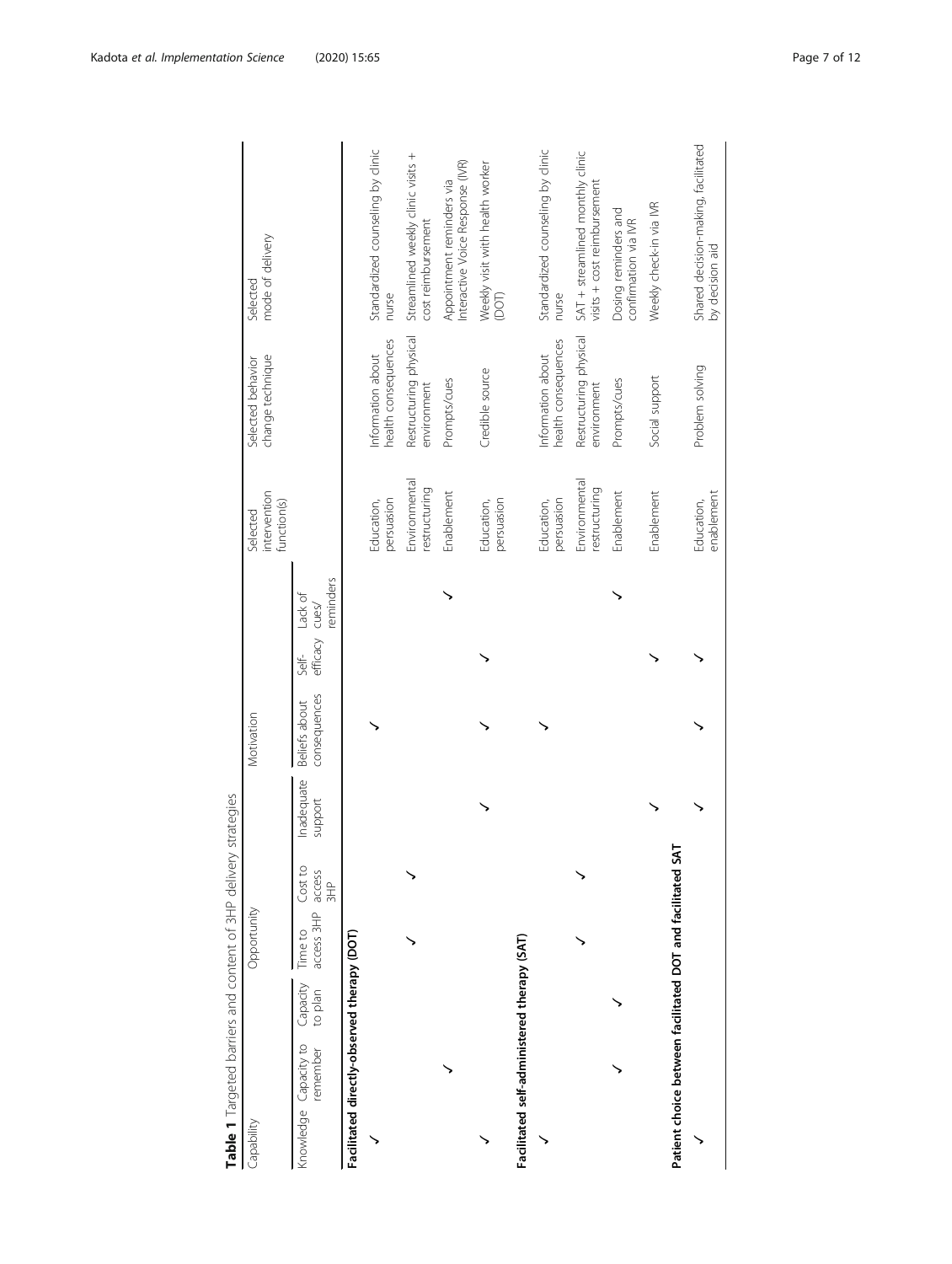decision-making process using a patient-centered approach, we effectively target capability, opportunity, and motivational barriers to 3HP adherence (Table [1\)](#page-6-0).

## Blinding

Given the nature of the delivery strategies, blinding participants and health care providers to the assigned study arm will not be possible. Aggregated patient-level data will be prepared by the study statistician and data manager, who will present data masked by study arm to all other investigators and study staff. An independent Steering Committee will assist in monitoring data collection, study progress, and patient safety.

## Assessments and data collection

Along the spectrum of explanatory to pragmatic [\[22\]](#page-11-0), we aimed for most aspects of our trial design to reflect usual care as much as possible by implementing intervention delivery and patient monitoring and follow-up through routine clinic staff (see Additional file [2\)](#page-10-0). Thus, to facilitate evaluation of 3HP delivery under usual clinic conditions, research staff will not interact with participants between treatment initiation and either discontinuation or completion. Mulago HIV/AIDS clinic staff will perform all activities related to 3HP treatment during DOT or SAT refill visits, including screening participants for side effects, screening participants for active TB, dispensing 3HP medicines, and, for participants taking 3HP by SAT, reviewing electronic dosing records and responses to weekly IVR phone call check-ins in the 99DOTS platform. Research staff will be responsible for abstracting routine patient data from paper and electronic medical records (including the 99DOTS server), and conducting research activities including participant consent, randomization, and baseline and exit

questionnaires. In addition, research staff will survey and interview a small subset of participants for implementation and health economic sub-studies during and after 3HP treatment. All patient data will be entered into Research Electronic Data Capture (REDCap), a secure web-based application used for data collection and management in clinical research [\[32](#page-11-0), [33\]](#page-11-0).

The timing of the following data collection activities informing study outcomes is outlined in Fig. 3:

- A. Baseline assessment: The baseline questionnaire will collect participant demographic information, socioeconomic data, and medical history.
- B. Weekly adherence assessments: 3HP dosing will be assessed using weekly adherence data abstracted from the 99DOTS server and/or the 3HP medication administration log.
- C. Patient surveys and in-depth interviews: Focused data collection activities including surveys and indepth interviews with patients after study exit (regardless of completion of 3HP) will assess satisfaction with and acceptability of each delivery strategy, identify processes and contextual factors that support or hinder 3HP acceptance and completion, and ascertain whether delivery strategy components successfully modified targeted barriers. Patients in the choice arm will complete a survey including the validated Shared Decision-Making Questionnaire (SDM-Q-9) to assess the implementation of the shared decision-making process [\[34,](#page-11-0) [35\]](#page-11-0). In addition, patient costing surveys conducted at the beginning of 3HP delivery supplemented by a second costing survey at 6 weeks into treatment will assess the direct and indirect costs of TPT (e.g., ancillary healthcare visits, patient and caregiver costs

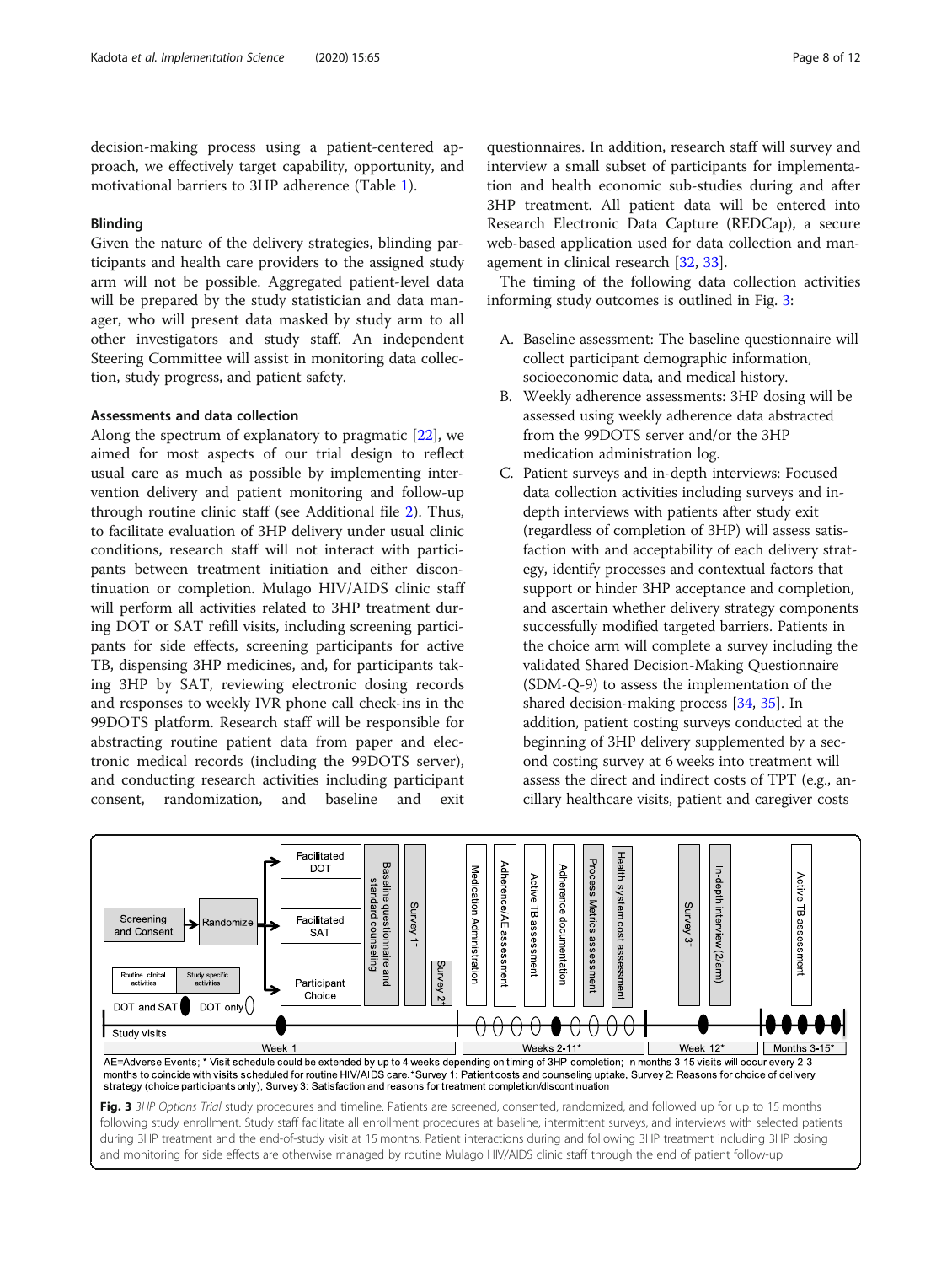associated with 3HP, use of formal social support programs). Surveys are based on the WHO handbook for TB patient costing surveys, which includes family and coping costs, and which we have adapted and used in Uganda [[36](#page-11-0)].

- D. Provider interviews: Key informant interviews with health service providers at the conclusion of the study period will be used to assess acceptability and clinic-level facilitators and barriers to adoption and implementation of 3HP under each delivery strategy.
- E. Process metric data: Process metric data will be collected periodically throughout the course of the study and will be used to monitor adoption of and fidelity to components of the delivery strategies. This includes an assessment of if and when participants received reimbursement for clinic visits during the course of 3HP treatment, and data collected from the 99DOTS server to understand (1) the proportion of self-administered doses confirmed by phone calls, (2) the proportion of outgoing appointment/dosing reminders and check-in IVR phone calls delivered, and (3) the proportion of incoming SMS messages (response to check-in) received or IVR phone calls answered.
- F. Health economic evaluation: Health economic data will be used to assess costs and cost-effectiveness of intervention implementation under each delivery strategy. Empirical costing data collection activities will include (1) a detailed budgetary analysis involving interviews with key staff members; review of logbooks/timesheets; review of the space, cost, and time spent on SDM activities; and review of 99DOTS implementation costs; and (2) time-andmotion studies to assess clinic staff involved in TPT delivery and patient time and resources required for visits specific to DOT or SAT.
- G. Incident TB: Patients will be screened for a period of 1 year after 3HP treatment completion (i.e., up to 16 months after enrollment) at routine HIV/AIDS clinic visits. TB screening will include a symptom assessment using the WHO four-symptom TB screen administered at every visit and for patients with new or progressive TB symptoms a chest Xray and sputum for Xpert MTB/RIF and mycobacterial culture, as per routine WHO and National TB and Leprosy Programme recommended procedures. All participants will have sputum collected at their last study visit (15–16 months after enrollment) for TB culture.

## Analysis

## Outcomes

Outcomes were developed in accordance with domains of the RE-AIM evaluation framework. The primary outcome was conceptualized in order to assess both intervention reach (acceptance) and fidelity (treatment completion) under each delivery strategy and is defined as the proportion of patients who accept and complete at least 11 of the 12 weekly doses of 3HP within 16 weeks of study enrollment. Other trial outcomes, categorized within appropriate RE-AIM domains, are outlined in Table [2.](#page-9-0)

## Study hypothesis and primary analysis

The primary study hypotheses are that (1) the proportion of PLHIV who accept and complete 3HP can exceed 80% in a high HIV/TB burden setting and (2) the proportion who accept and complete 3HP will be highest among PLHIV randomized to the informed choice arm. Primary outcome analysis will include (1) simple calculation (using the exact binomial confidence intervals) of the effectiveness of each delivery option, with a target of 80% and (2) unadjusted intent-to-treat comparisons of effectiveness between arms. In these analyses, participants randomized to the informed choice arm will be treated separately from those randomized to either facilitated DOT or facilitated SAT; the proportion of those in the patient choice arm who choose DOT or SAT will be measured, but the primary outcome will consider all individuals in this arm as randomized to patient choice. Whether 80% acceptance and completion is achieved will be based on the lower bound of the Bonferronicorrected 97.5% confidence interval exceeding 0.80 in any of the three arms. The intent-to-treat comparisons will use log-binomial regression to calculate prevalence ratios and Fisher's exact test to determine statistical significance (two-sided alpha of 0.025, including Bonferroni correction). Participants who decline to initiate 3HP after randomization will be counted as not accepting/ completing treatment in the primary (intent-to-treat) analysis and will be followed over time for clinical outcomes.

#### Sample size and power

We estimated our sample size based on a minimum clinically important difference of 10% in 3HP completion, comparing patient choice vs. DOT arms. Of note, a similar study of 3HP delivery strategies chose a 15% non-inferiority margin between DOT and SAT based on  $cost$ -effectiveness modeling in the USA  $[15]$  $[15]$ . We chose 10% to be more conservative because similar modeling studies have not been done in low-income settings and because ours is not a non-inferiority design. To be maximally conservative, we applied a Bonferroni correction based on two independent comparisons (choice vs. DOT and choice vs. SAT). Assuming a two-sided alpha of 0.025 and 5% loss between consent and allocation, a sample size of 552 participants per arm (1656 total) is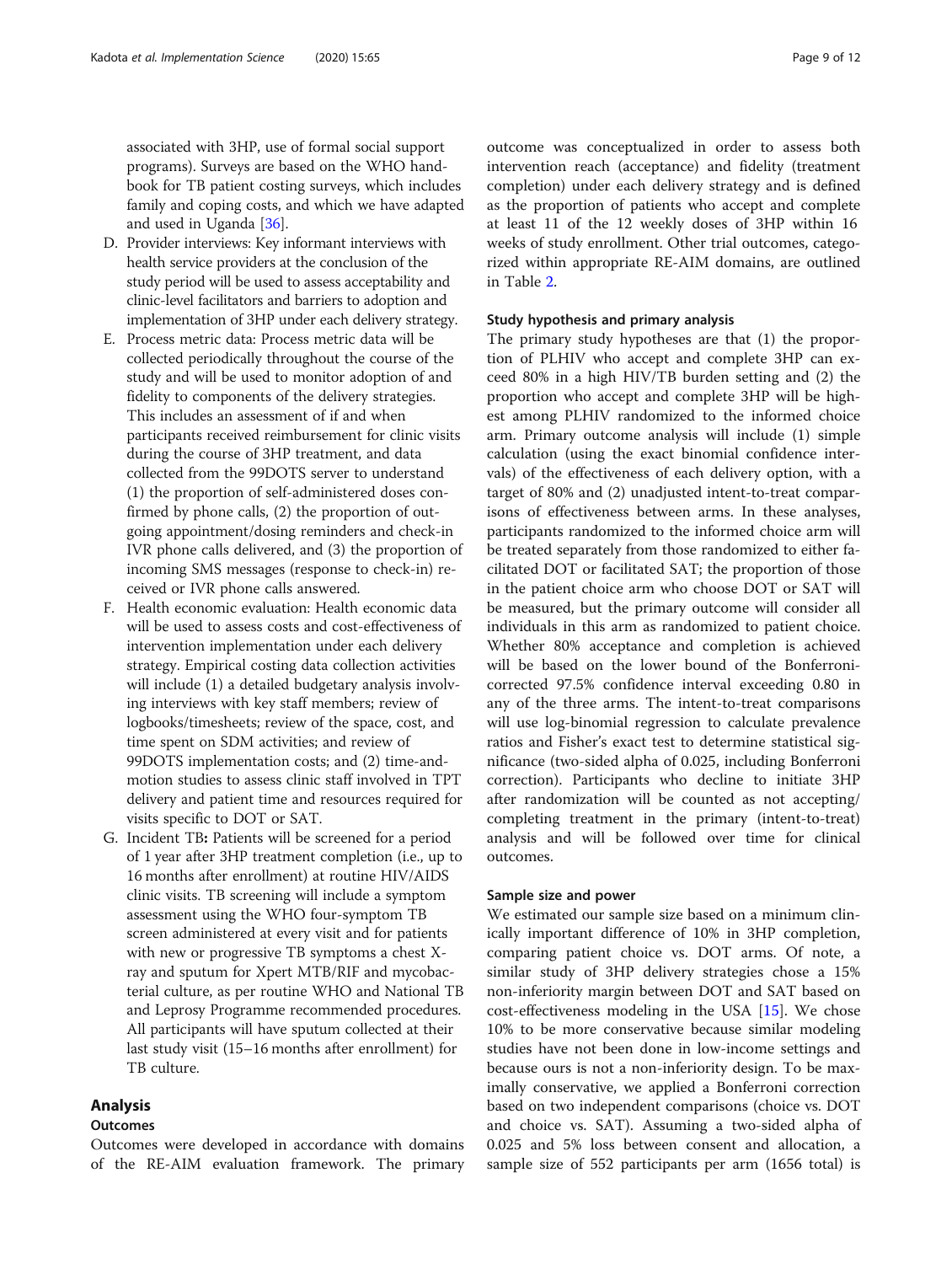| RE-AIM Domain                        | Outcome                                                                                                                                                                                                                                                                                                                                                                                                                                                                                                                                                                                                                                                                                                                                                                                                                                                                                                                                                                                                                                                                                                                                                                                                                                                                                                                                                                                                                                                                                                                                                                                                                                                                                                                                                                                                                                                                                                                                                                                                                                                                   |
|--------------------------------------|---------------------------------------------------------------------------------------------------------------------------------------------------------------------------------------------------------------------------------------------------------------------------------------------------------------------------------------------------------------------------------------------------------------------------------------------------------------------------------------------------------------------------------------------------------------------------------------------------------------------------------------------------------------------------------------------------------------------------------------------------------------------------------------------------------------------------------------------------------------------------------------------------------------------------------------------------------------------------------------------------------------------------------------------------------------------------------------------------------------------------------------------------------------------------------------------------------------------------------------------------------------------------------------------------------------------------------------------------------------------------------------------------------------------------------------------------------------------------------------------------------------------------------------------------------------------------------------------------------------------------------------------------------------------------------------------------------------------------------------------------------------------------------------------------------------------------------------------------------------------------------------------------------------------------------------------------------------------------------------------------------------------------------------------------------------------------|
| Reach                                | • Proportion of eligible PLHIV offered 3HP who accept to initiate treatment                                                                                                                                                                                                                                                                                                                                                                                                                                                                                                                                                                                                                                                                                                                                                                                                                                                                                                                                                                                                                                                                                                                                                                                                                                                                                                                                                                                                                                                                                                                                                                                                                                                                                                                                                                                                                                                                                                                                                                                               |
| Effectiveness/cost-<br>effectiveness | <b>Effectiveness of intervention</b><br>• Proportion of participants who initiate 3HP for whom treatment is discontinued due to adverse events or intolerance<br>• Cumulative 16-month incidence of active TB<br><b>Cost-effectiveness</b><br>· Incremental cost of each delivery strategy per disability adjusted life year (DALY) averted<br>· Incremental health system cost per DALY averted<br>· Incremental patient cost per DALY averted                                                                                                                                                                                                                                                                                                                                                                                                                                                                                                                                                                                                                                                                                                                                                                                                                                                                                                                                                                                                                                                                                                                                                                                                                                                                                                                                                                                                                                                                                                                                                                                                                           |
| <b>Adoption</b>                      | • Thematic results from healthcare provider key informant interviews                                                                                                                                                                                                                                                                                                                                                                                                                                                                                                                                                                                                                                                                                                                                                                                                                                                                                                                                                                                                                                                                                                                                                                                                                                                                                                                                                                                                                                                                                                                                                                                                                                                                                                                                                                                                                                                                                                                                                                                                      |
| Implementation                       | Fidelity of intervention and delivery strategy implementation<br>• Proportion who complete at least 11 of 12 3HP doses within 16 weeks of starting treatment<br>• Proportion reimbursed overall and on the same day as each 3HP clinic visit<br>• Time spent at each clinic visit<br>· Time spent on shared decision-making tool<br>• Proportion of IVR phone call reminders delivered to participants for clinic visits or medication dosing<br>• Proportion of IVR phone call reminders delivered to participants for missed appointments<br>• Proportion of participants screened for active TB during DOT or refill visits<br>• Proportion of participants screened for side effects during DOT or refill visits.<br>· Proportion of doses confirmed using digital adherence technology. Doses directly observed (i.e., during initial or refill<br>visits) will not be included in the denominator <sup>a</sup><br>• Proportion of IVR phone call reminders delivered to participants following missed doses <sup>a</sup><br>• Proportion of weekly IVR phone call check-ins delivered to participants <sup>a</sup><br>• Proportion of responses to weekly IVR phone call check-ins received from participants <sup>a</sup><br>· Proportion of participants who receive appropriate follow-up (phone call or home visit) for lack of response/negative<br>response to weekly check-in IVR phone call <sup>a</sup><br><b>Patient costs</b><br>• Total direct and indirect patient costs related to TB preventive care services<br>Acceptability of delivery strategy<br>• Median scores for domains within the patient satisfaction survey<br>• Median scores for domains within the SDM-Q-9 validated questionnaire on implementation of the shared decision-<br>making tool<br>Modification of targeted barriers<br>· Self-reported patient barriers to TB preventative care services<br>• Patient satisfaction with TB preventive care services<br>• Provider- and clinic-level barriers to delivery of 3HP<br>• Thematic results from patient in-depth interviews |

#### <span id="page-9-0"></span>Table 2 Trial secondary outcomes categorized using the RE-AIM framework

<sup>a</sup>Participants taking 3HP by SAT only

required to provide power of 0.90 to detect this difference. This sample size will also give us power of 0.85 to detect a point estimate of at least 80% effectiveness in the patient choice arm, assuming a true effectiveness of 85%. If the true effectiveness rises to 86%, our power to show effectiveness > 80% increases to 0.96.

#### **Discussion**

In order to realize the promising potential of 3HP and reduce the burden of TB among PLHIV, there is a crucial need for trials that incorporate theory-informed approaches to medication delivery that are optimized to facilitate treatment adherence and completion. However, to date, the only trial assessing strategies for 3HP delivery in a high-burden setting was (1) not optimized to facilitate treatment completion for either DOT or SAT and (2) did not consider patient preference for one delivery strategy over another—despite strong reasons for patients to prefer SAT vs. DOT or vice versa. Not surprisingly, high levels of treatment completion across all settings were not achieved, particularly for SAT in high burden settings [[15\]](#page-11-0). With the 3HP Options Trial, we propose a pragmatic three-armed randomized study in order to generate high-quality evidence demonstrating that if delivery strategies are designed to address patient barriers, high levels of 3HP treatment completion can be achieved in the context of routine HIV/AIDS care in sub-Saharan Africa.

Hybrid trials have a dual focus on assessing implementation and effectiveness outcomes, enabling accelerated translation of evidence-based findings into routine practice relative to the traditional step-wise pipeline model [[37\]](#page-11-0). As a hybrid type 3 study design, the 3HP Options Trial primarily aims to test implementation strategies for 3HP, while also adding to the strong existing evidence base demonstrating its safety and effectiveness on health outcomes  $[9-11, 38]$  $[9-11, 38]$  $[9-11, 38]$  $[9-11, 38]$  $[9-11, 38]$  $[9-11, 38]$ . We incorporated elements of pragmatic research into our study design, primarily by emulating how the delivery strategies would be implemented in usual care conditions wherever possible; this included clinic staff performing all activities related to 3HP dosing, adverse events monitoring, and adherence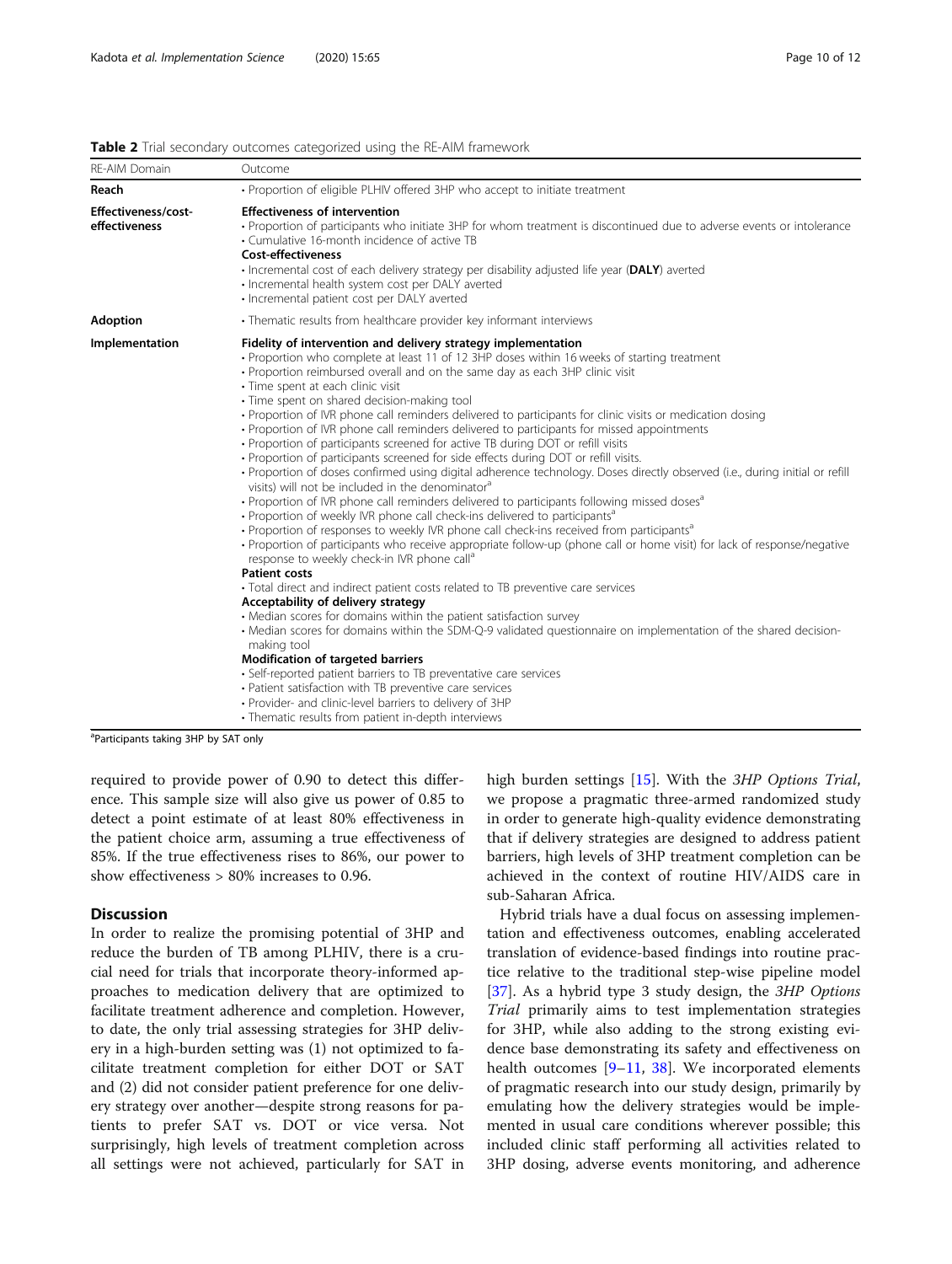<span id="page-10-0"></span>monitoring during the course of 3HP treatment. By taking this innovative yet pragmatic approach to our research design, we anticipate that results will establish what is possible in routine settings, maximize translational gains, and promote ease of potential future scaleup efforts in Uganda and beyond.

This trial is innovative in several other ways. We incorporated implementation science conceptual frameworks, novel digital technologies, and principles from humancentered design into components of the three delivery strategies. Among these, we highlight shared decisionmaking as a unique and key element of our study design. By promoting self-efficacy with supportive decision making [\[21,](#page-11-0) [39](#page-11-0)], we anticipate that offering patients an informed choice regarding their care will lead to greater treatment acceptance and adherence. To the best of our knowledge, this will be the first trial to incorporate a patient-centered strategy for delivery of TPT to PLHIV in a high-burden, low-resourced setting. In addition, the trial will contribute to the sparse literature on SDM interventions, including the individual- and organizational-level factors that may influence uptake, in the global health context [\[40\]](#page-11-0). Thus, the trial will inform how SDM interventions for preference sensitive healthcare decisions can be developed and implemented in low-income countries.

To summarize, we describe a type 3 hybrid effectiveness implementation randomized controlled trial that aims to understand the best facilitated strategy for delivering short-course TB preventive therapy to PLHIV in Uganda. We feature SDM as a crucial component of our study design, contributing to the limited number of studies implementing SDM interventions in low-income countries such as Uganda [\[40](#page-11-0)], and propose a comparison of three different delivery strategies that each address capability, opportunity, and motivation barriers to treatment completion. We anticipate that by fulfilling the main study objectives we will provide a comprehensive comparative assessment of these patient-centered approaches to delivery of 3HP via DOT or SAT, including patient choice between the two strategies. The results will enable program officials and policymakers to better deliver this critical advance in TB prevention to PLHIV, who still die of TB more often than from any other cause.

#### Supplementary information

Supplementary information accompanies this paper at [https://doi.org/10.](https://doi.org/10.1186/s13012-020-01025-8) [1186/s13012-020-01025-8](https://doi.org/10.1186/s13012-020-01025-8).

Additional file 1. Checklist of items for reporting pragmatic trials Additional file 2. PRECIS-2 scores for 3HP Options Trial domains

#### Abbreviations

ARV: Antiretroviral; BCW: Behavior Change Wheel; COM-B: Capability opportunity motivation behavior; CONSORT: Consolidated Standards of

Reporting Trials; DOT: Directly observed therapy; EI: Effectivenessimplementation; INH: Isoniazid; ISS: Immune suppression syndrome; IVR: Interactive voice response; LMIC: Low- and middle-income countries; MJAP: Makerere Joint AIDS Program; PLHIV: People living with HIV; REDCap: Research Electronic Data Capture; RPT: Rifapentine; SAT: Selfadministered therapy; SDM: Shared decision-making; SDM-Q-9: Shared Decision-Making Questionnaire; TB: Tuberculosis; TPT: Tuberculosis preventive therapy; WHO: World Health Organization

## Acknowledgements

The authors are grateful to the administration, staff, and patients at the Makerere Joint AIDS Program Mulago HIV/AIDS clinic for their time and participation. We also thank the Infectious Diseases Research Collaboration, the Uganda TB Implementation Research Consortium (U-TIRC), and the Uganda National Tuberculosis and Leprosy Programme for supporting the study.

#### Authors' contributions

JK, AM, NK, AKatam, DD, FS, and AC designed the study protocol. JK and AM participated in the coordination of the study. JNab, FW, and JLS assisted with data collection activities. CAB, DP, and AS contributed to the humancentered design aspects of the study. NK generated the random allocation sequences for randomization and is the trial statistician. MH contributed to the design of the implementation sub-studies. OB, PN, RB, PPJP, JNam, and MK provided input on the trial design. AKatah contributed to the design and implementation of the qualitative sub-studies. All authors critically reviewed and approved the final manuscript.

#### Funding

This study is supported by a grant from the US National Heart, Lung and Blood Institute: NIH/NHLBI R01HL144406 (AC).

#### Availability of data and materials

Not applicable.

#### Ethics approval and consent to participate

The study was approved by the University of California San Francisco Committee on Human Research, the Makerere University School of Medicine Research Ethics Committee, and the Uganda National Council for Science and Technology. All participants will provide written informed consent in their preferred language (English or Luganda) to participate in the study.

#### Consent for publication

Not applicable

#### Competing interests

AS and DP are human-centered design consultants for The Empathy Studio. All other authors declare that they have no competing interests.

#### Author details

<sup>1</sup> Division of Pulmonary and Critical Care Medicine and Center for Tuberculosis, University of California San Francisco, San Francisco, CA, USA. <sup>2</sup>Infectious Diseases Research Collaboration, Kampala, Uganda. <sup>3</sup>Makerere University Joint AIDS Program, Kampala, Uganda. <sup>4</sup>Department of Surgery, Zuckerberg San Francisco General Hospital, University of California San Francisco, San Francisco, CA, USA. <sup>5</sup>Child Health and Development Centre, Makerere University, Kampala, Uganda. <sup>6</sup>Denver Health and Hospital Authority, Denver, CO, USA. <sup>7</sup> Division of Infectious Diseases, Department of Medicine, University of Colorado, Denver, CO, USA. <sup>8</sup>University Research Company, Center for Human Services, Department of Defense HIV/AIDS Prevention Program (URC-DHAPP), Kampala, Uganda. <sup>9</sup>Department of Medicine, Makerere University College of Health Sciences, Kampala, Uganda. <sup>10</sup>Center for Vulnerable Populations at Zuckerberg San Francisco General Hospital and Trauma Center, University of California, San Francisco, San Francisco, CA, USA. 11Department of Epidemiology and Biostatistics, University of California, San Francisco, San Francisco, CA, USA. 12Department of Epidemiology and Biostatistics, School of Public Health, Makerere University, Kampala, Uganda. 13Uganda Tuberculosis Implementation Research Consortium, Kampala, Uganda. 14Department of Epidemiology, Johns Hopkins Bloomberg School of Public Health, Baltimore, MD, USA.